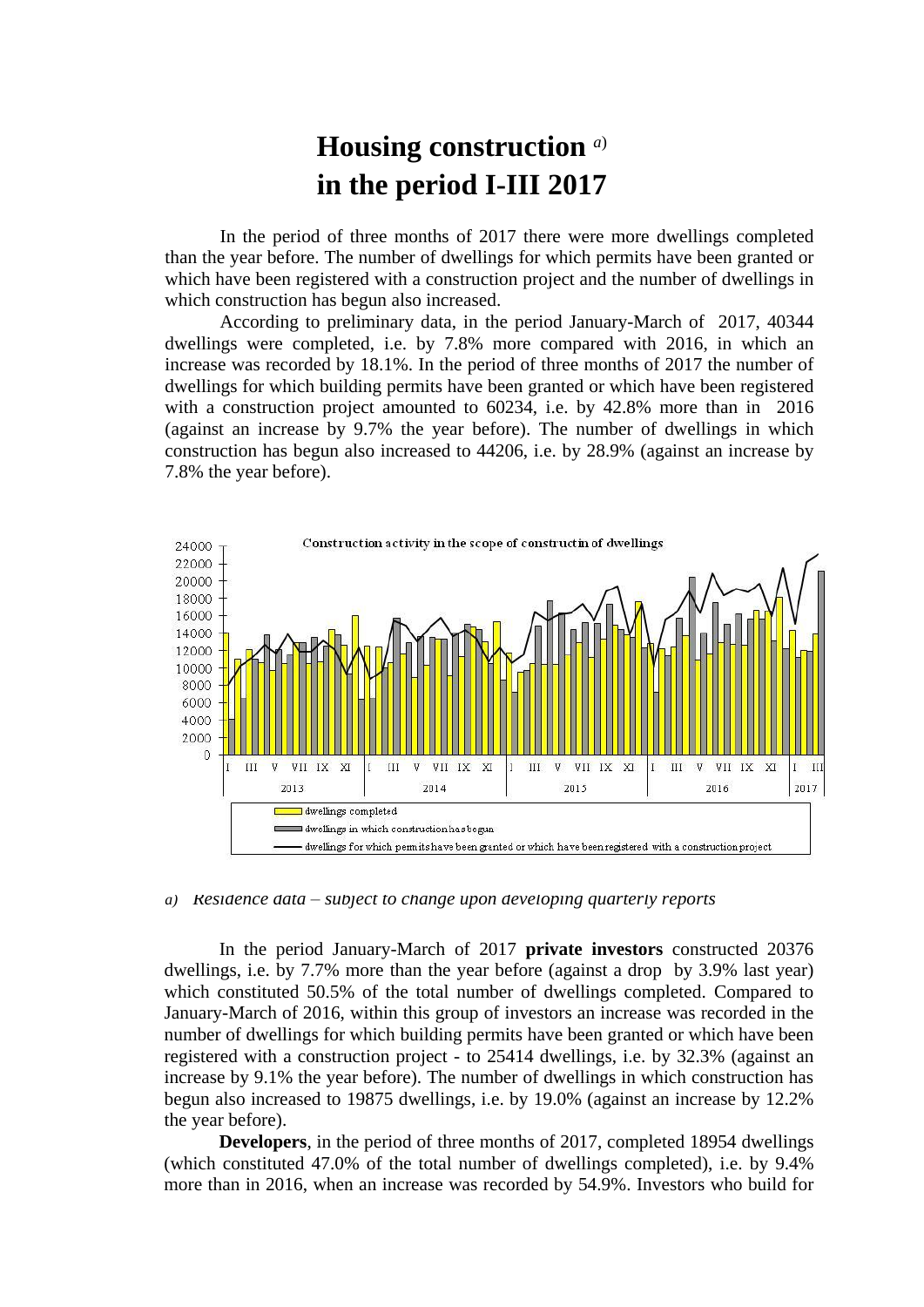sale or rent received building permits for 33165 dwellings, i.e. by 54.8% more than the year before (when an increase was recorded by 5.9%). The number of dwellings in which construction has begun increased to 23191 dwellings, i.e. by 40.7% (against an increase by 0.5% the year before).

**Housing cooperatives** in the period of three months of 2017 completed 569 dwellings against 629 dwellings the year before. The number of dwellings in which construction has begun decreased to 559 against 775 dwellings the year before while the number of dwellings for which building permits have been granted increased to 505 against 396 dwellings the year before.

 **Other investors** (municipal, public building society and company construction) in the period of three months of 2017 completed 445 dwellings against 569 dwellings the year before, of which in municipal construction - 234 dwellings were completed against 318 dwellings last year, in public building society construction – 199 dwellings against 245 dwellings and in company construction – 12 dwellings against 6 dwellings the year before. The number of dwellings for which building permits have been granted increased only to 1150 against 1149 dwellings the year before, while the number of dwellings in which construction has begun increased - to 581 against 354 dwellings last year.

In the period of three months of 2017, an increase in **the number of dwellings completed** was recorded in eleven voivodships, including the most substantial one in Wielkopolskie – by 48.1% (4522 dwellings), Pomorskie – by 30.6% (3311) and Małopolskie – by 18.8% (4946). A decrease in the number of dwellings completed was recorded in five voivodships, of which the highest in Dolnośląskie – by 19.1% (3432), Podkarpackie – by 15.7% (1666) and Lubelskie – by 7.3% (1669). There were 8723 dwellings completed in Mazowieckie vivodship i.e. by 3.7% more than the year before.

In the period of three months of 2017, an increase in the number of **dwellings for which permits have been granted or which have been registered with a construction project** was recorded in fifteen voivodships, of which the highest in Zachodniopomorskie - to 3836 (1544 the year before), Warmińsko-Mazurskie – to 1800 dwellings (964 the year before) and Podlaskie – to 1278 dwellings (689 the year before) A decrease in the number of permits or registrations with a construction project was recorded only in Opolskie voivodships – by 43.3%. There were 11376 dwellings for which permits have been granted or which have been registered with a construction project in Mazowieckie voivodship i.e. by 44.1% more than the year before.

An increase in the number of **dwellings in which construction has begun** in January- March of 2017 was noticed in all voivodships, of which the highest in Podlaskie - to 1085 dwellings (526 the year before), Warmińsko-Mazurskie to 1255 dwellings (745 the year before) and Pomorskie – to 5344 dwellings (3264 the year before). There were 7485 dwellings in which construction has begun in Mazowieckie voivodship i.e. by  $-16.2\%$  more than the year before.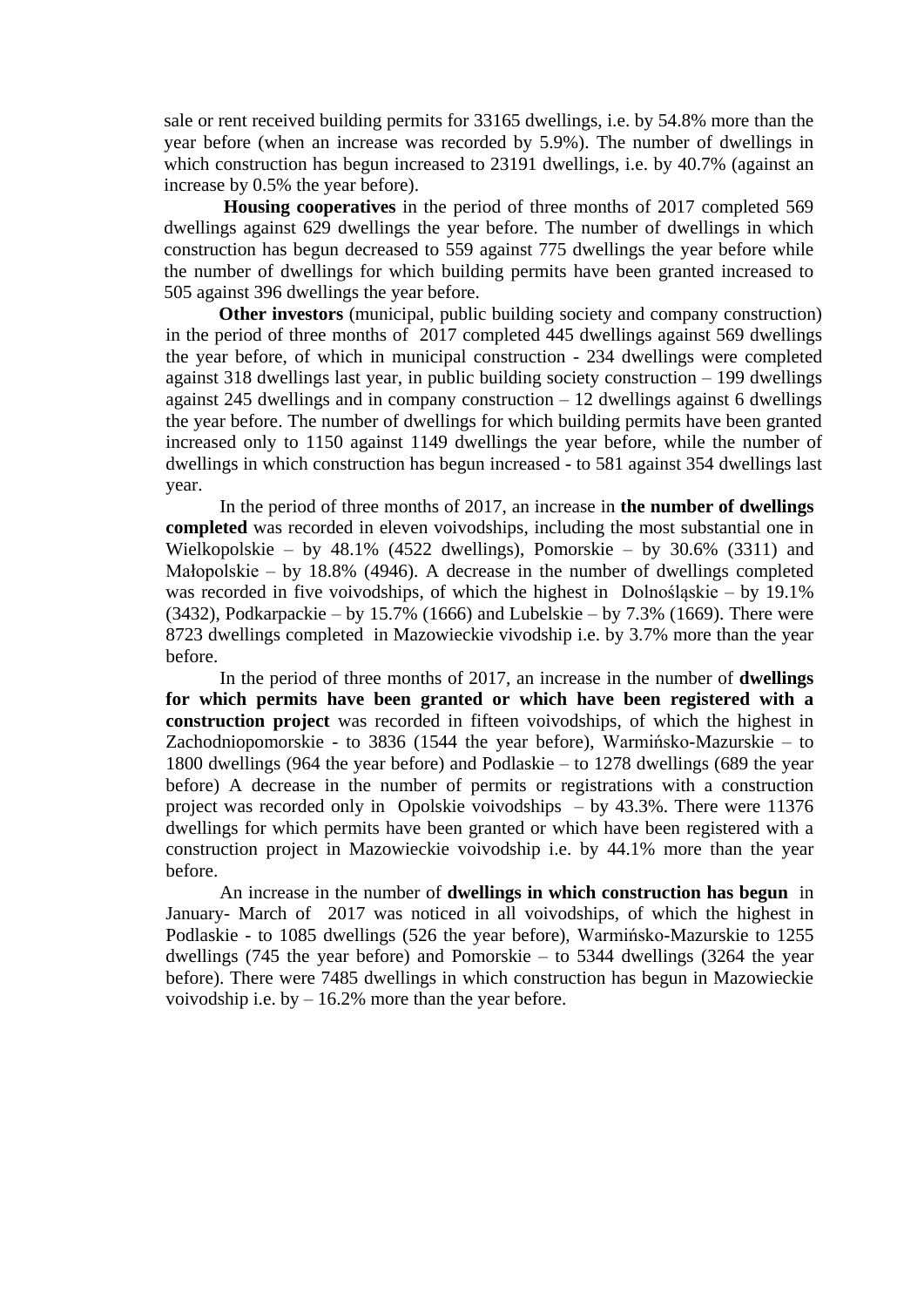|                                                                                                            | 2017   |                     |                              |           |                           |
|------------------------------------------------------------------------------------------------------------|--------|---------------------|------------------------------|-----------|---------------------------|
| <b>Forms</b><br>of construction                                                                            | III    |                     |                              | $I - III$ |                           |
|                                                                                                            | number | III<br>$2016 = 100$ | $\mathbf{I}$<br>$2017 = 100$ | number    | $I - III$<br>$2016 = 100$ |
| <b>Dwellings completed</b>                                                                                 |        |                     |                              |           |                           |
|                                                                                                            | 13906  | 112.3               | 115.3                        | 40344     | 107.8                     |
| Private                                                                                                    | 7070   | 108.5               | 109.0                        | 20376     | 107.7                     |
| For sale or rent                                                                                           | 6621   | 119.3               | 129.1                        | 18954     | 109.4                     |
| Cooperative                                                                                                | 88     | nearly<br>3-fold    | 32.5                         | 569       | 90.5                      |
|                                                                                                            | 127    | 44.1                | 72.6                         | 445       | 78.2                      |
| Dwellings in which construction has begun                                                                  |        |                     |                              |           |                           |
|                                                                                                            | 21090  | 134.5               | nearly<br>2-fold             | 44206     | 128.9                     |
| Private                                                                                                    | 11235  | 136.3               | more than<br>2-fold          | 19875     | 119.0                     |
| For sale or rent                                                                                           | 9314   | 130.3               | 141.5                        | 23191     | 140.7                     |
| Cooperative                                                                                                | 283    | more than<br>2-fold | 149.7                        | 559       | 72.1                      |
|                                                                                                            | 258    | 164.3               | more than<br>10-fold         | 581       | 164.1                     |
| Dwellings for which permits have been granted or which have been registered with a<br>construction project |        |                     |                              |           |                           |
|                                                                                                            | 23072  | 140.7               | 104.0                        | 60234     | 142.8                     |
| Private                                                                                                    | 10079  | 129.8               | 117.5                        | 25414     | 132.3                     |
| For sale or rent                                                                                           | 11940  | 144.7               | 89.7                         | 33165     | 154.8                     |
| Cooperative.                                                                                               | 277    | more than<br>2-fold | nearly<br>3-fold             | 505       | 127.5                     |
|                                                                                                            | 776    | more than<br>3-fold | more than<br>4-fold          | 1150      | 100.1                     |

*b) company, municipal, public building society.*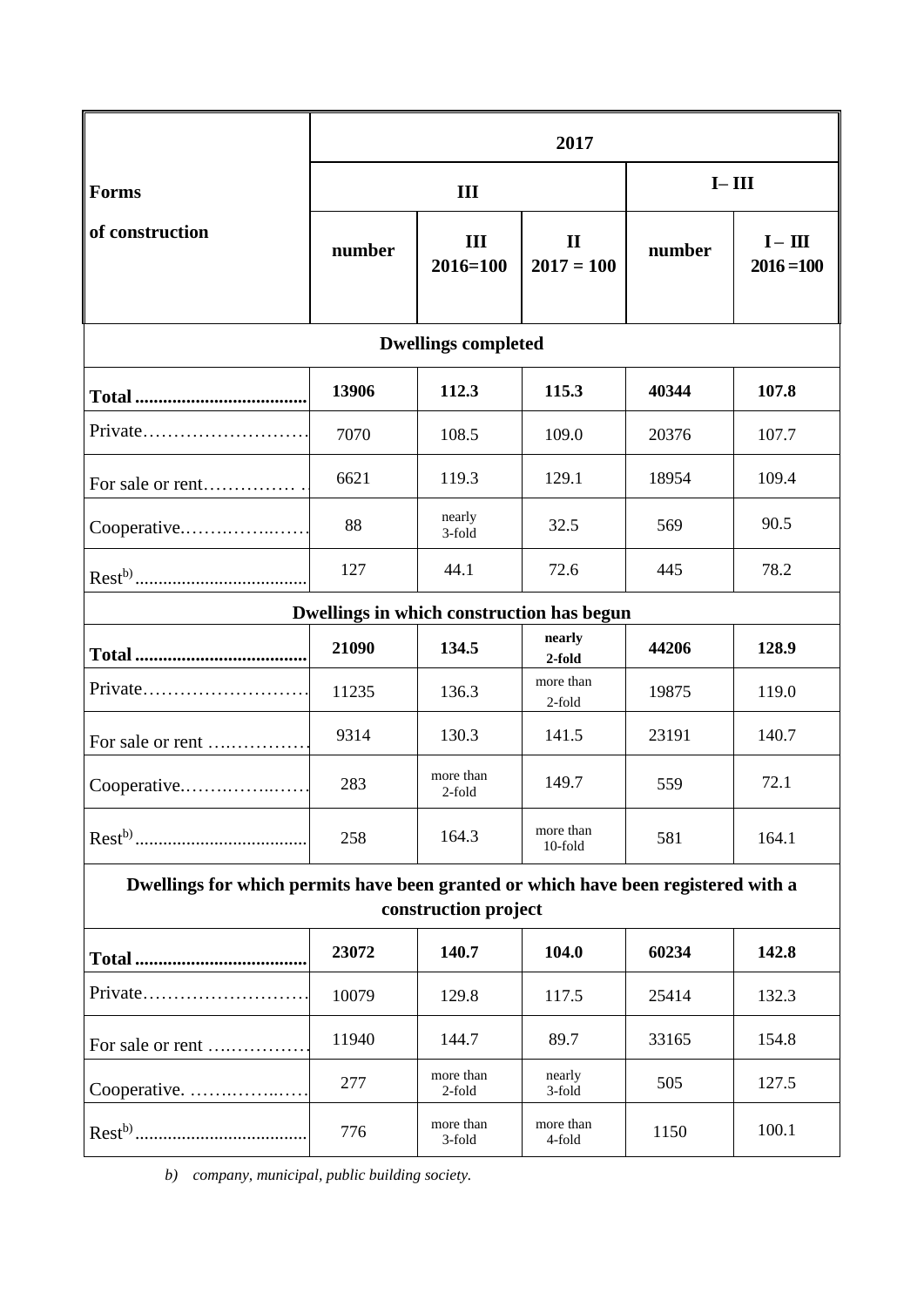